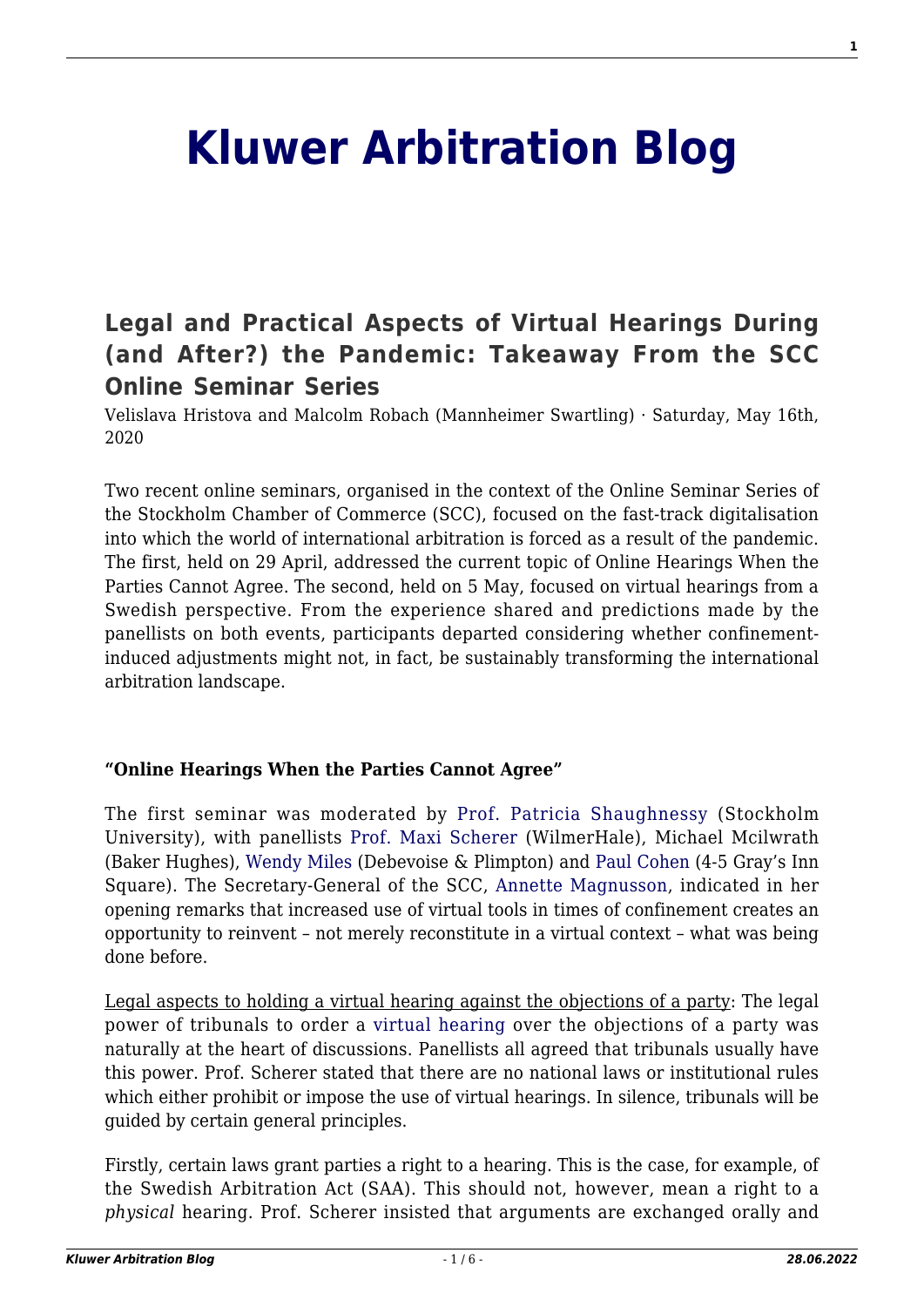simultaneously over video link all the same. And indeed, any notion that the SAA imposes physical hearings was dispelled during the second webinar (discussed below).

Secondly, tribunals are usually afforded broad powers to determine the procedure as they consider appropriate. This will include *when* and *where* a hearing is to be held and, to Prof. Scherer, whether this hearing can be done *remotely*. This is a balancing exercise between the duty to conduct the arbitration expeditiously and the parties' right to equal treatment and right to be heard (although the latter two in her view are respected in the case of a virtual hearing, where all participants are equally heard online).

Prof. Scherer suggested factors to consider when deciding whether to hold a virtual hearing, including the reason for the absence and measures taken to ensure presence, the content of the hearing, the possibility for all participant to participate and the delay caused should hearing not be held virtually. One could perhaps add to this list the [environmental impact](http://arbitrationblog.kluwerarbitration.com/2020/03/20/the-green-pledge-no-talk-more-action/?doing_wp_cron=1588930534.1599860191345214843750) of holding the hearing physically.

M. Scherer also dismissed the common view that the efficiency of cross-examinations would somehow be hampered in virtual environments: an HD screen creates an even more immediate impression of someone as opposed to being 5 metres away in a conference hall.

In concluding remarks, M. Scherer indicated that she was aware of no case where the fact of imposing a virtual hearing in and of itself raised issues at set aside or enforcement stages. As practitioners and court get acquainted with virtual tools, any such fear will dissipate. Comfort comes with the habit.

How to engage users and embrace virtual hearings: But how, then, develop this habit? Wendy Miles shared her experience in dealing with parties and co-arbitrators who are reluctant to move forward with virtual hearings.

In her view, the answer lies in *communication*. Users are sceptical for psychological reasons: virtual hearings are different, they defy our habits. But this fear can be overcome through efficient communication focused on the specific procedural concerns which are being raised in relation to virtual hearings. These procedural objections to virtual hearings were analysed by the Federal Court of Australia in *[Capic](https://www.judgments.fedcourt.gov.au/judgments/Judgments/fca/single/2020/2020fca0486) [v Ford Motor Company of Australia Limited \(Adjournment\)](https://www.judgments.fedcourt.gov.au/judgments/Judgments/fca/single/2020/2020fca0486)* [\[2020\] FCA 486](https://www.judgments.fedcourt.gov.au/judgments/Judgments/fca/single/2020/2020fca0486). Ms Miles listed and discredited them in turn.

For example, a procedural objection based on technological limitations. To Ms Miles, this is nothing but fear or lack of experience in the technology. This is a mature technology, and institutions and hearing centres are providing guidance. Another concern raised is the difficulty to interact with experts and witnesses. But this concern can be addressed with better equipment. Ms Miles agreed with Prof. Scherer that proximity with a witness or expert is, in fact, increased by virtual tools. Yet another example is difficulties in managing documents. On that front, institutions are providing satisfactory document management platforms, and Ms Miles shared her positive experience of using the SCC Platform.

In concluding remarks, W. Miles insisted that, if arbitration professionals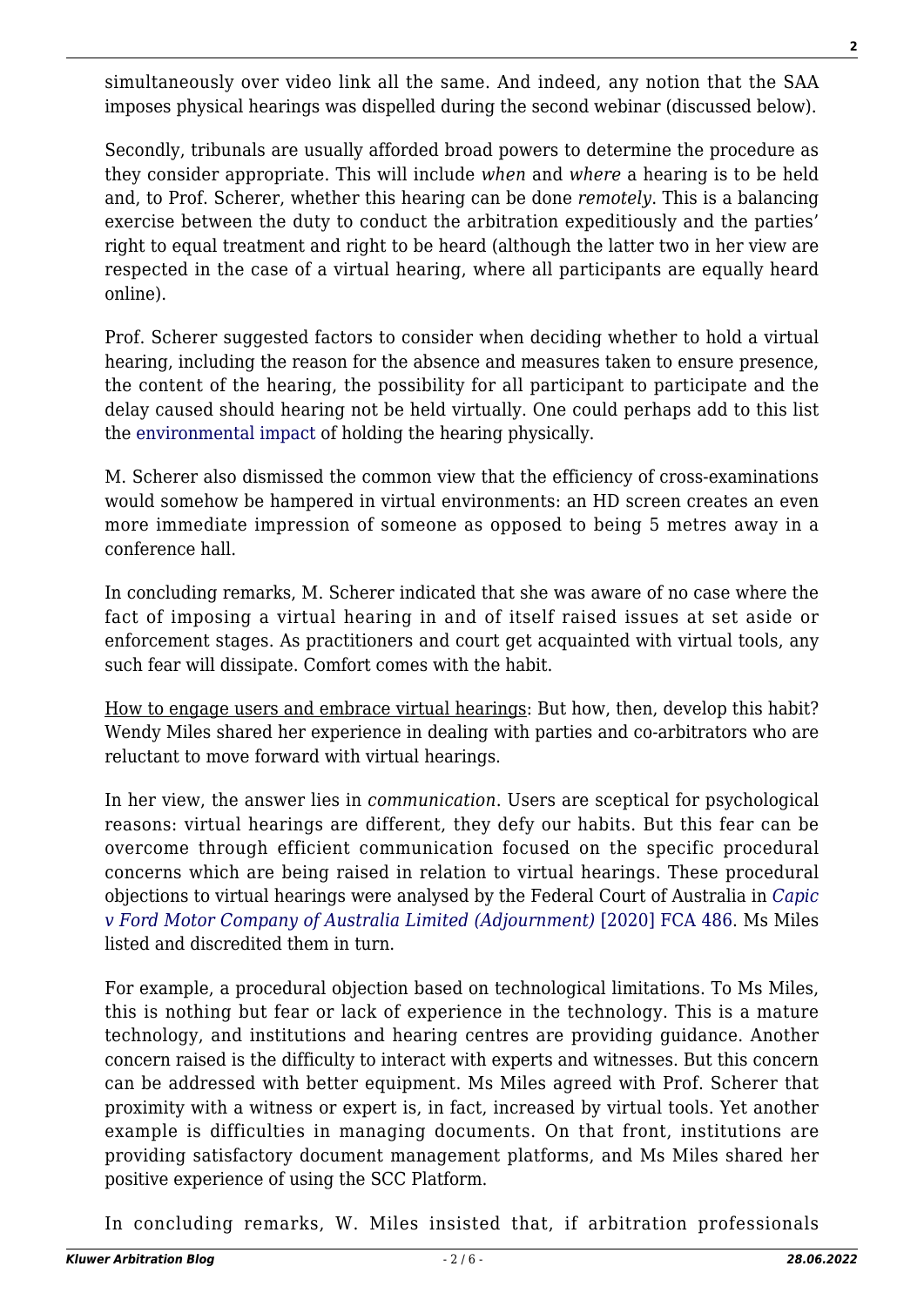communicate efficiently, then all participants in the arbitration process will understand that these are only apparent difficulties which can be overcome.

Optimising the proceedings: Michael Mcilwrath looked into new ways to optimise the international arbitration process, with or without digital tools.

He noted that present-day international arbitrations are geared up towards their hearings, which tend to be longer in certain (oftentimes common law) jurisdictions for comparable disputes. But the cause, in Mr Mcilwrath's view, maybe no other than the participants' orientation towards the case.

In other words, main hearings can oftentimes be shortened. Mr Mcilwrath commented on specific ways to do this and increase efficiency, all while observing the parties' right to be heard, with reference to the recent [ICC Guidance Note](http://arbitrationblog.kluwerarbitration.com/2020/04/26/offline-or-online-virtual-hearings-or-odr/). For example, disposing of certain issues on a documents only basis, and seeking to resolve other issues by agreement between the parties, without the need for a hearing. Other tools, he said, may require a degree of oral communication, such as disposing expeditiously of manifestly unmeritorious claims or defences or addressing at the outset potentially dispositive issues. One could add to his list that tribunals can also actively encourage parties to keep private dialogue channels open in parallel to the proceedings, with a view to finding amicable solutions.

These tools are neither new nor radical. In fact, they are fairly simple in their principle but nonetheless generate forward motion in arbitrations. Mr Mcilwrath hinted that they were underused and that parties now need tribunals to be a little bit firmer and willing to implement these over the objections of one of the parties. Perhaps tribunals will see the current pandemic as an "excuse" to implement the additional firmness Mr Mcilwrath advocates.

Available tools for holding virtual hearings: At last, Mr Cohen provided an overview of the technical toolbox available to users looking to shift away from physical hearings. Video-conferencing is a mature technology: a deluge of old and new programs is now being used in arbitration.

But he noted that one size does not fit all. Different programs will provide different features and experiences. For the purposes of an international arbitration hearing, Mr Cohen insisted on the importance of isolated chatrooms, the ability to share information (and keep the information confidential) and to monitor the number and identity of attendees in the virtual hearing room. One could add, to this list, the importance of being able to display in parallel both the shared screen and video feed of the speaker, and the participants' ability to independently choose who to look at.

A "*secretary for tech*" can assist the tribunal in navigating and implementing these various solutions. This assistant can also alleviate concerns regarding privacy and cyber-security (including hacking and intrusions). In Mr Cohen's view, these concerns are overblown: these are usually secure tools. Some of the readily available programs are transit-encrypted, others end-to-end encrypted, and breaches are most frequently "low tech" (such as responding to a phishing email or having an unreasonably simple password).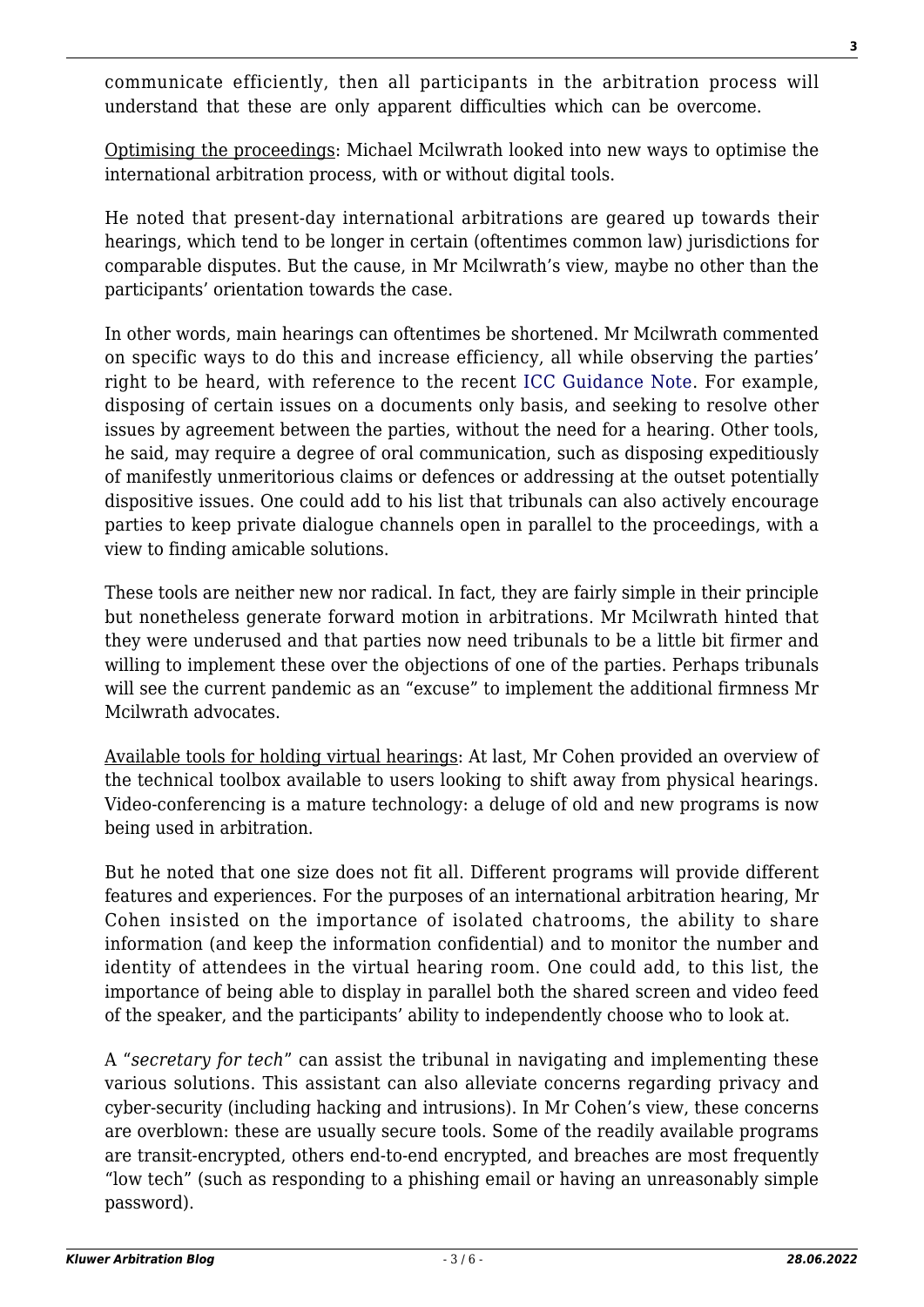Mr Cohen referred in conclusion to the growing number of draft procedural orders and video call protocols freely available, such as the [Seoul Protocol](http://arbitrationblog.kluwerarbitration.com/2020/04/06/safeguarding-the-future-of-arbitration-seoul-protocol-tackles-the-risks-of-videoconferencing/) or the [Africa](http://arbitrationblog.kluwerarbitration.com/2020/05/07/africa-arbitration-academy-takes-over-the-baton-on-thought-leadershiplaunches-virtual-hearing-protocol-in-africa-for-africa/) [Arbitration Academy Protocol.](http://arbitrationblog.kluwerarbitration.com/2020/05/07/africa-arbitration-academy-takes-over-the-baton-on-thought-leadershiplaunches-virtual-hearing-protocol-in-africa-for-africa/) No single software or protocol is suited for *all* hearings. But there is something for everyone.

# **"Online hearings from a Swedish perspective"**

The second seminar, co-organised by the SCC and the Swedish Arbitration Association, was also moderated by Prof. Patricia Shaughnessy, with opening comments from SCC Secretary-General Annette Magnusson and panellists Kristoffer Löf (Mannheimer Swartling), Fanny Gleiss Wilborg (Lundberg & Gleiss) and Polina Permyakova (WilmerHale).

Kristoffer Löf examined the legal aspects to online arbitration hearings under Swedish law. Whereas parties in Sweden have a right to a hearing if they request one, Mr Löf dispelled the notion that Swedish law requires any such hearing to take place physically. He referred, in particular, to the *travaux préparatoires* of the SAA and other laws governing the Swedish judicial process, all of which approve of oral submissions by video link and acknowledge that these virtual tools preserve the parties' procedural rights. In his view, the video link meets the hearing requirements set out in the SAA – and all panellists agreed.

Mr Löf also noted that Swedish courts are themselves well advanced in their own reliance on video hearings: they are likely to look to their own practices if, and when, the matter arises in setting aside proceedings.

From a Swedish arbitrator's perspective, Fanny Gleiss Wilborg shared her recent positive experience of online arbitration hearings. Comfort with the medium develops with habit. But the dynamics between participants are unquestionably different, and technical challenges remain to be overcome. Ms Gleiss Wilborg joined other speakers in hoping that present challenges will stimulate reflection and sustainably optimise the arbitration process.

At last, from both her counsel and arbitrator perspective, Polina Permyakova agreed that virtual hearings raise new challenges: a witness might get too comfortable before a camera, parties have new opportunities to disrupt opposite pleadings for example by feigning connection difficulties. Properly anticipating the specific needs of the hearing and scheduling practice rounds are key to success.

# **Conclusion**

It became clear, in the course of both online seminars, that an analogy between the physical and virtual hearing is limited. These simply are not the same thing, and seeking to transpose the physical hearing as we know it in a virtual environment is a hopeless exercise. Instead, arbitration professionals should reconsider their habits: the current pandemic has the potential to increase exposure to new and existing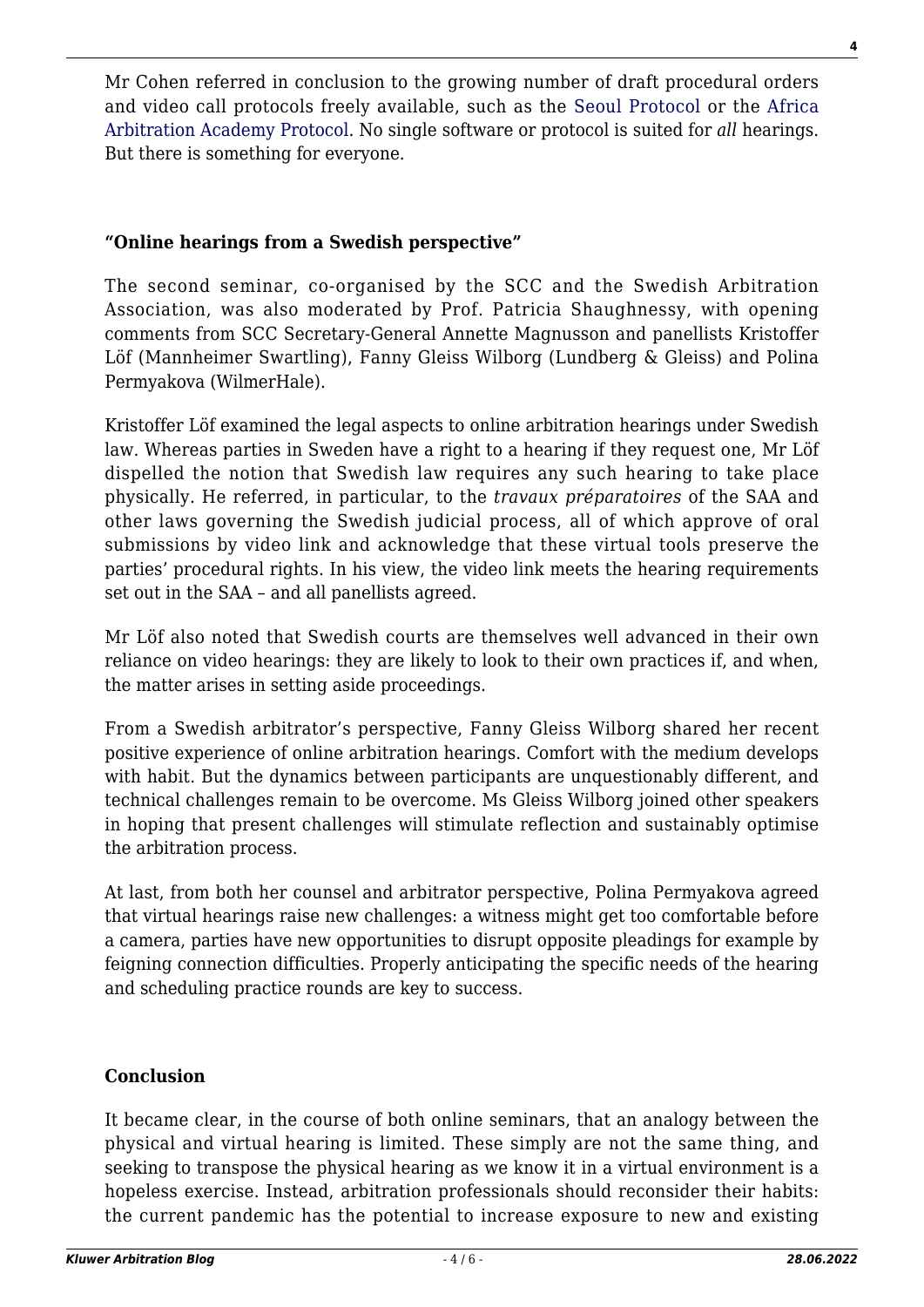optimisation tools, and serve as a catalyst for renewal – and improvement – of the international arbitration process.

*To make sure you do not miss out on regular updates from the Kluwer Arbitration Blog, please subscribe [here](http://arbitrationblog.kluwerarbitration.com/newsletter/). To submit a proposal for a blog post, please consult our [Editorial Guidelines.](http://arbitrationblog.kluwerarbitration.com/editorial-guidelines/)*

# **Profile Navigator and Relationship Indicator**

 $\mathcal{L}_\text{max}$ 

Offers 6,200+ data-driven arbitrator, expert witness and counsel profiles and the ability to explore relationships of 13,500+ arbitration practitioners and experts for potential conflicts of interest.

#### [Learn how](https://www.wolterskluwer.com/en/solutions/kluwerarbitration/practiceplus?utm_source=arbitrationblog&utm_medium=articleCTA&utm_campaign=article-banner) **[Kluwer Arbitration Practice Plus](https://www.wolterskluwer.com/en/solutions/kluwerarbitration/practiceplus?utm_source=arbitrationblog&utm_medium=articleCTA&utm_campaign=article-banner)** [can support you.](https://www.wolterskluwer.com/en/solutions/kluwerarbitration/practiceplus?utm_source=arbitrationblog&utm_medium=articleCTA&utm_campaign=article-banner)



This entry was posted on Saturday, May 16th, 2020 at 8:00 am and is filed under [Efficiency](http://arbitrationblog.kluwerarbitration.com/category/efficiency/), [Powers of the tribunal,](http://arbitrationblog.kluwerarbitration.com/category/powers-of-the-tribunal/) [SCC,](http://arbitrationblog.kluwerarbitration.com/category/scc/) [Virtual hearings,](http://arbitrationblog.kluwerarbitration.com/category/virtual-hearings/) [Webinar](http://arbitrationblog.kluwerarbitration.com/category/webinar/) You can follow any responses to this entry through the [Comments \(RSS\)](http://arbitrationblog.kluwerarbitration.com/comments/feed/) feed. You can leave a response, or [trackback](http://arbitrationblog.kluwerarbitration.com/2020/05/16/legal-and-practical-aspects-of-virtual-hearings-during-and-after-the-pandemic-takeaway-from-the-scc-online-seminar-series/trackback/) from your own site.

**5**